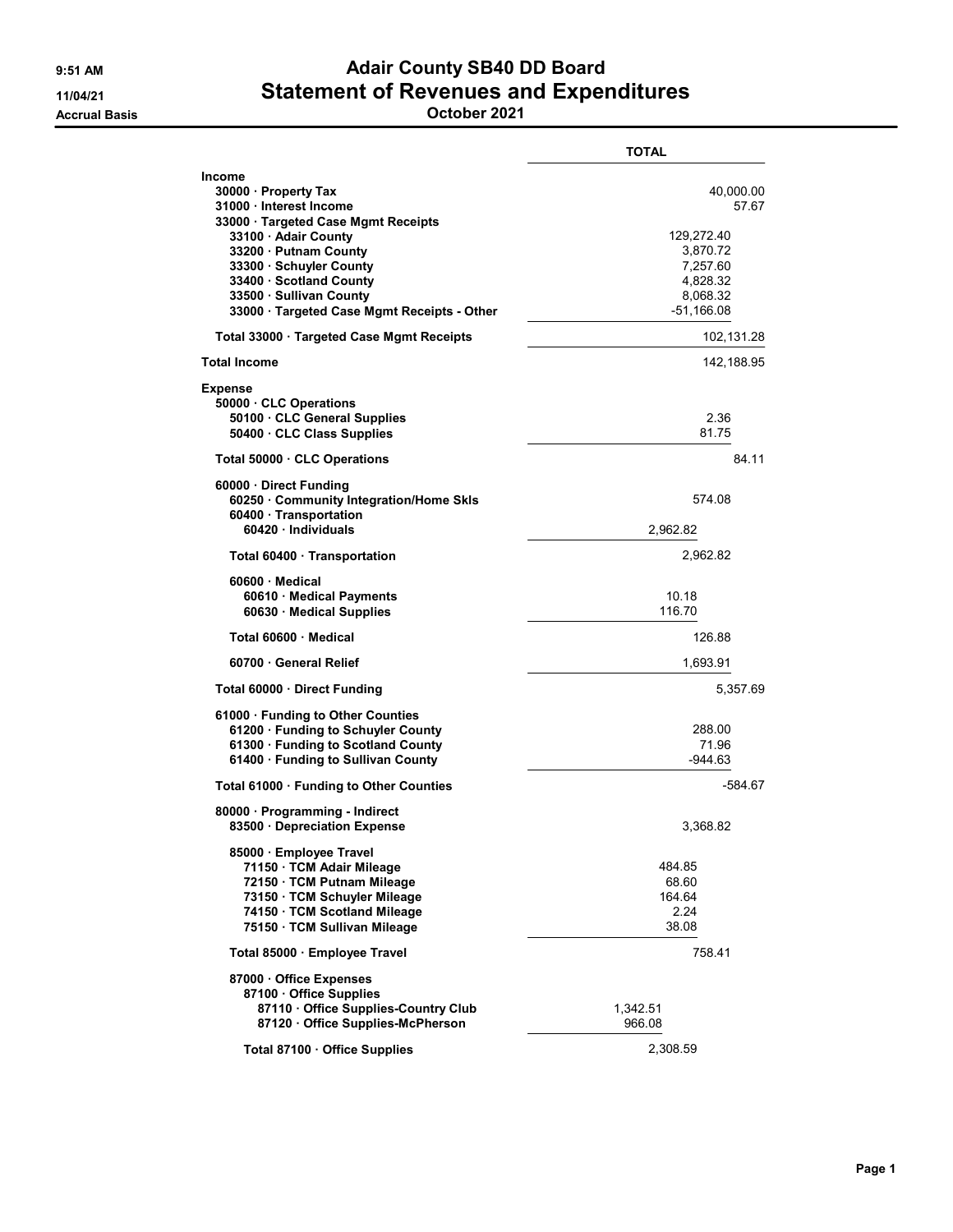## 9:51 AM **Adair County SB40 DD Board** 11/04/21 Statement of Revenues and Expenditures

Accrual Basis October 2021

|                                                                                           | <b>TOTAL</b>       |
|-------------------------------------------------------------------------------------------|--------------------|
| 87200 · Postage                                                                           |                    |
| 87210 Postage-General                                                                     | 68.00              |
| 87220 · Postage-TCM                                                                       | 79.70              |
| Total 87200 · Postage                                                                     | 147.70             |
| 87300 Advertising/Marketing                                                               | 173.46             |
| 87400 Copier                                                                              |                    |
| 87420 Copier-McPherson                                                                    | 121.91             |
| Total 87400 · Copier                                                                      | 121.91             |
| 87450 Employee Retention/Appreciation<br>87700 · Building Maintenance<br>87710 Janitorial | 1,232.61           |
| 87711 · Janitorial-Country Club<br>87712 Janitorial-McPherson                             | 343.50<br>281.68   |
| Total 87710 · Janitorial                                                                  | 625.18             |
| 87720 · Lawn Care                                                                         |                    |
| 87721 · Lawn Care-Country Club<br>87722 · Lawn Care-McPherson                             | 200.00<br>80.00    |
| Total 87720 · Lawn Care                                                                   | 280.00             |
| Total 87700 · Building Maintenance                                                        | 905.18             |
| 87800 · Software & Technology<br>87830 · Soft & Tech- Managed IT                          | 4,393.00           |
| Total 87800 · Software & Technology                                                       | 4,393.00           |
| 87900 · Representative Payee Expense                                                      | 44.00              |
| Total 87000 · Office Expenses                                                             | 9,326.45           |
| 87500 · Personnel                                                                         |                    |
| 51000 CLC Personnel<br>51100 · CLC Center Salary Expense<br>51000 · CLC Personnel - Other | 3,391.99<br>736.45 |
|                                                                                           |                    |
| Total 51000 · CLC Personnel                                                               | 4,128.44           |
| 66000 · Payroll Expenses<br>66500 · Salary Sick                                           | 3,547.91           |
| 66600 · FFCRA Leave                                                                       | 1,002.81           |
| 66700 · Salary Vacation                                                                   | 2,805.92           |
| 66000 · Payroll Expenses - Other                                                          | 9,365.26           |
| Total 66000 · Payroll Expenses                                                            | 16,721.90          |
| 70300 · TCM Admin Salary                                                                  | 6,997.66           |
| 71110 · TCM Adair Salary Expense                                                          | 31,505.81          |
| 71115 · TCM Adair Overtime                                                                | 812.56             |
| 72110 TCM Putnam Salary Expense                                                           | 1,866.55           |
| 73110 · TCM Schuyler Salary Expense                                                       | 2,889.15           |
| 74110 · TCM Scotland Salary Expense                                                       | 1,576.62           |
| 75110 · TCM Sullivan Salary Expense                                                       | 3,168.47           |
| 87510 · Salary Expense                                                                    | 16,807.88          |
| 87540 · Employee Benefits<br>87550 · Unemployment Tax                                     | 25,050.65<br>35.18 |
| Total 87500 · Personnel                                                                   | 111,560.87         |
| 88000 Professional Services                                                               |                    |
| 88100 Audit                                                                               | 2,000.00           |
| Total 88000 · Professional Services                                                       | 2,000.00           |
|                                                                                           |                    |